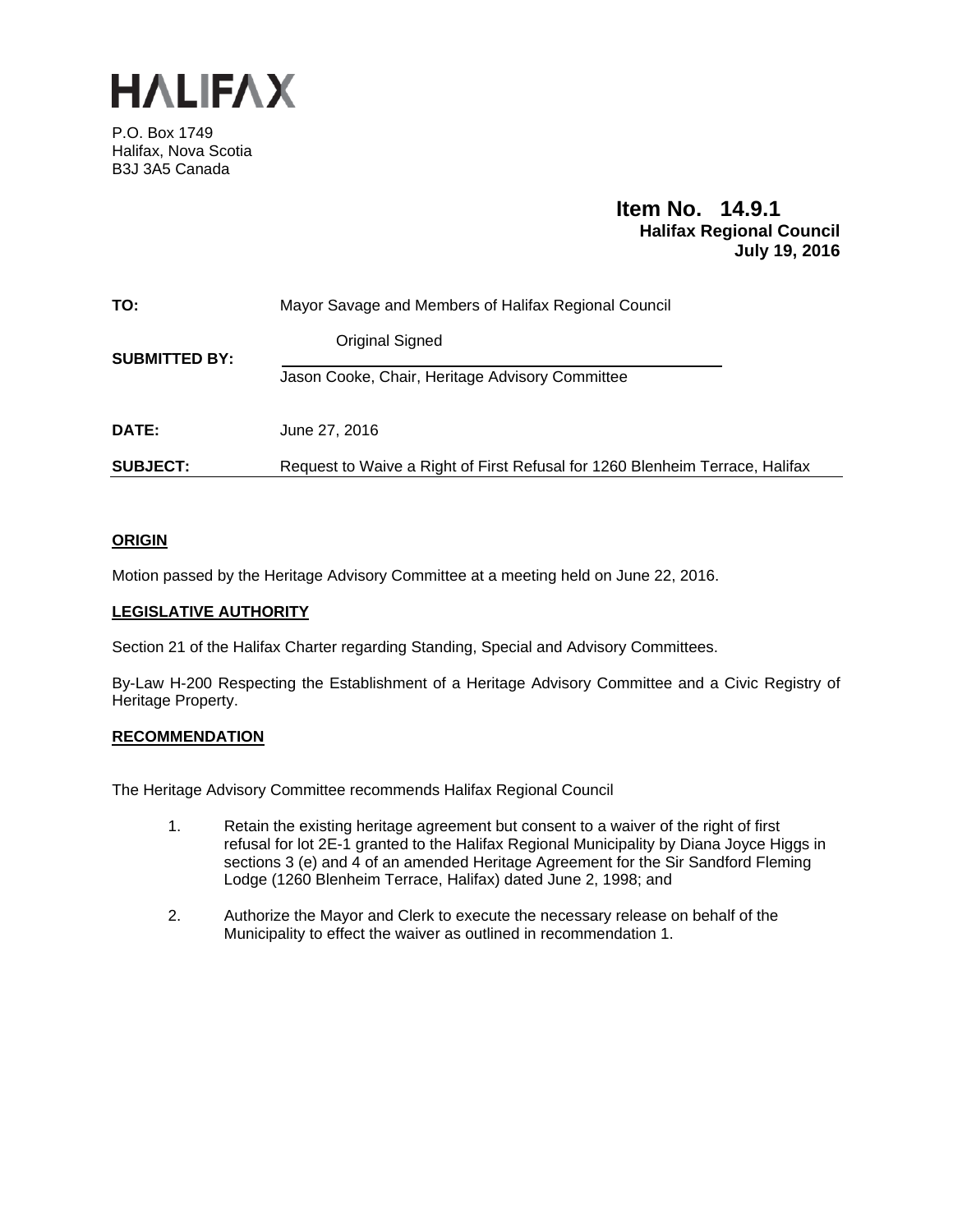#### **BACKGROUND**

At the June 22, 2016 meeting of the Heritage Advisory Committee, staff presented the request by Dianna Higgs, property owner of 1260 Blenheim Terrance, Halifax to amend an existing heritage agreement for her property which is a municipal heritage property.

#### **DISCUSSION**

The Committee considered the matter and agreed with staff's opinion that the protection of the heritage values of the Sir Sandford Fleming Lodge will not be affected by removing the sections of the existing heritage agreement providing the Municipality has the right of first refusal, and approved the staff recommendation as noted above.

#### **FINANCIAL IMPLICATIONS**

The attached staff report addresses financial implications.

#### **COMMUNITY ENGAGEMENT**

The Heritage Advisory Committee is an Advisory Committee to Regional Council comprised of 10 volunteer members of the public and two Councillors. The meetings are open to the public and the agendas and minutes are posted at www.Halifax.ca

#### **ALTERNATIVES**

The attached staff report provides alternatives.

# **ATTACHMENTS**

Attachment 1: Staff report dated May 25, 2016

A copy of this report can be obtained online at http://www.halifax.ca/council/agendasc/cagenda.php then choose the appropriate meeting date, or by contacting the Office of the Municipal Clerk at 902.490.4210, or Fax 902.490.4208.

Report Prepared by: Sheilagh Edmonds, Legislative Assistant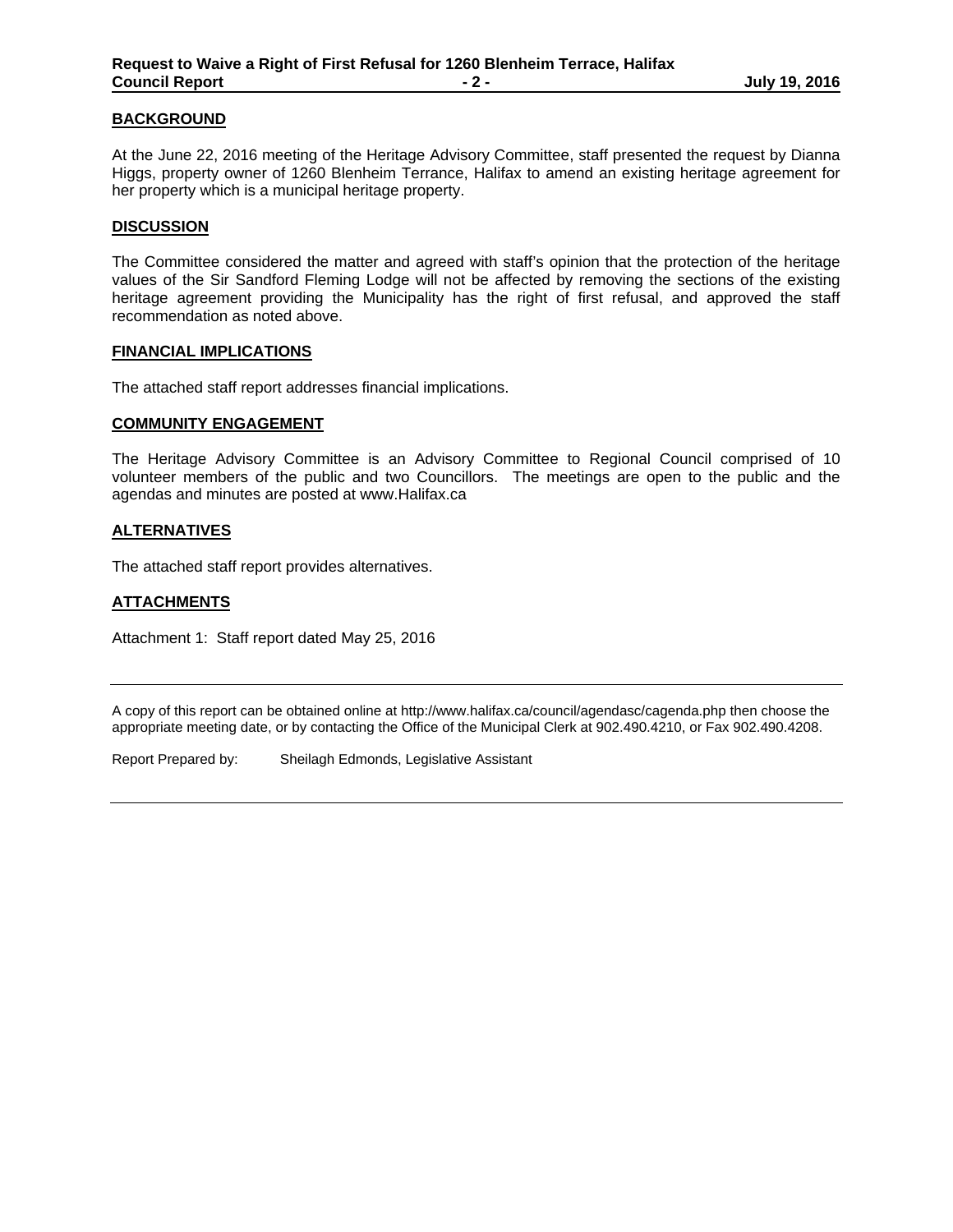

# **Attachment 1**

P.O. Box 1749 Halifax, Nova Scotia B3J 3A5 Canada

# **Heritage Advisory Committee June 22, 2016**

| TO:                  | Chair and Members of the Heritage Advisory Committee                         |  |
|----------------------|------------------------------------------------------------------------------|--|
| <b>SUBMITTED BY:</b> | Original Signed by                                                           |  |
|                      | Bob Bjerke, Chief Planning and Director, Planning & Development Services     |  |
| DATE:                | May 25, 2016                                                                 |  |
| <b>SUBJECT:</b>      | Request to waive a right of first refusal for 1260 Blenheim Terrace, Halifax |  |

# **ORIGIN**

Request by owner Ms. Dianna Higgs

# **LEGISLATIVE AUTHORITY**

The *Heritage Property Act*, R.S.N.S. 1989, c. 199

Section 20

- (1) The Minister may enter into an agreement with the owner of a provincial heritage property, and the council may enter into an agreement with the owner of a municipal heritage property or property located in a heritage conservation district, whereby the owner grants to the Minister or the council a right or incurs an obligation respecting the use, preservation or protection of the heritage property or property located in a heritage conservation district.
- (2) An agreement entered into pursuant to subsection (1) shall be deposited in the registry of deeds for the registration district within which the heritage property or property located in a heritage conservation district is situate.
- (3) Where an agreement is deposited in the registry of deeds, the right or obligation given by the owner becomes an encumbrance upon and runs with the property, and the Minister, in respect of provincial heritage property, and the municipality, in respect of municipal heritage property or property located in a heritage conservation district, may enforce the right or obligation against the property and against the owner or any subsequent owners of the property.
- (4) A right or obligation created by an agreement made pursuant to subsection (1) may be waived or discharged by the Governor in Council in respect of provincial heritage property and by the municipality in respect of municipal heritage property or property located in a heritage conservation district.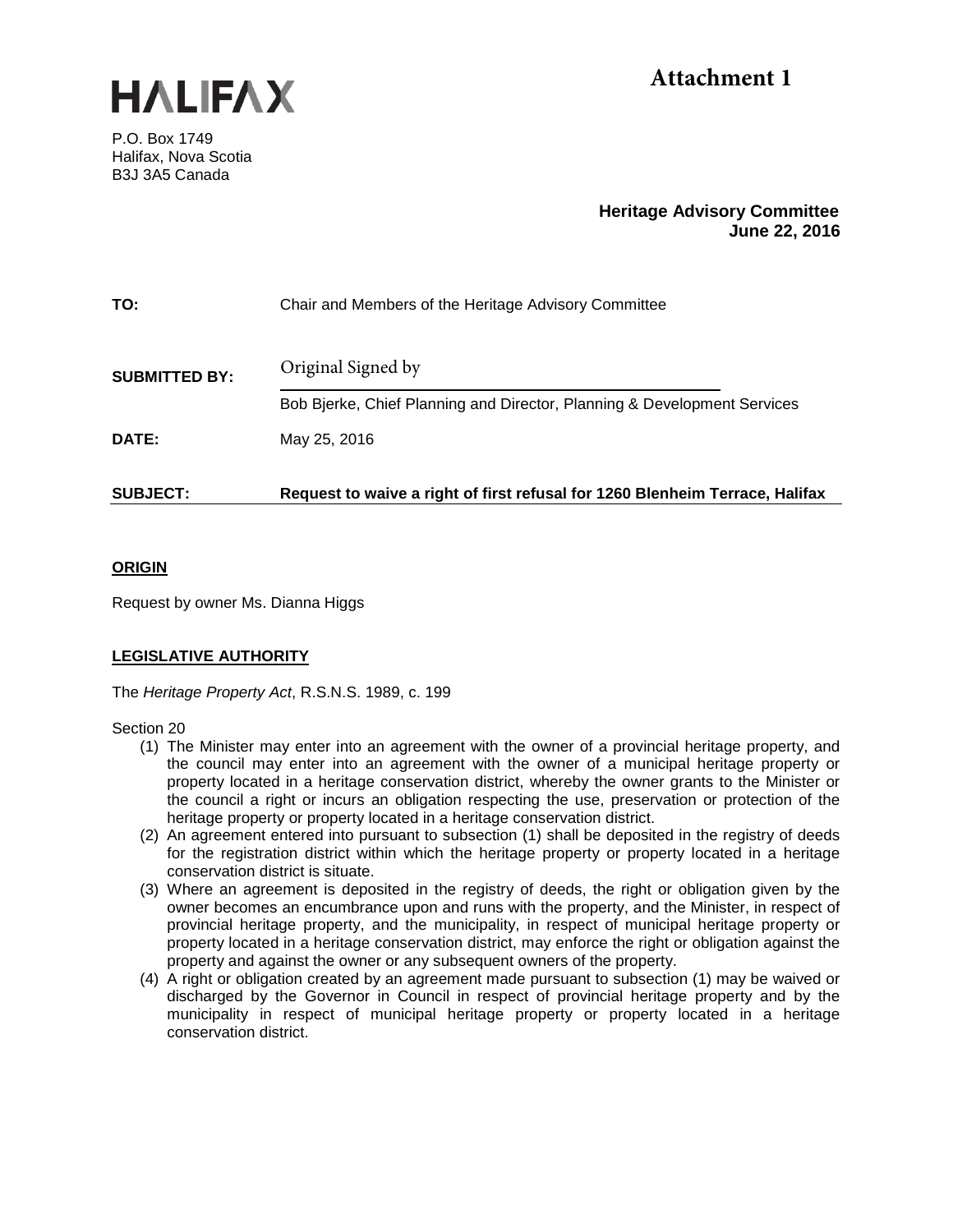## **RECOMMENDATION**

It is recommended that the Heritage Advisory Committee recommend that Regional Council:

- 1. Retain the existing heritage agreement but consent to a waiver of the right of first refusal for lot 2E-1 granted to the Halifax Regional Municipality by Diana Joyce Higgs in sections 3(e) and 4 of an amended Heritage Agreement for the Sir Sandford Fleming Lodge (1260 Blenheim Terrace, Halifax) dated June 2, 1998; and
- 2. Authorize the Mayor and Clerk to execute the necessary release on behalf of the municipality to effect the waiver as outlined in recommendation #1.

## **BACKGROUND**

A request has been made by property owner Dianna Higgs to amend an existing heritage agreement for a municipal heritage property located at 1260 Blenheim Terrace, Halifax (Map1). The subject property was registered as a municipal heritage property by the former City of Halifax following a Council meeting on December 11, 1981. The property is also subject to a heritage agreement executed filed at the Registry of Deeds on June 4, 1998 (document 16388, book 6226, page 151-155 Attachment A), and subsequently amended. Also see attachment B, 1998 plan of survey clearly showing 1260 Blenheim Terrace (lot 2E-1).

Sandford Fleming was born in Kirkcaldy, Scotland in 1827. He arrived in Canada in 1845, trained as a civil engineer, and became the chief engineer for the both Intercolonial Railway from Quebec to Halifax, and the Canadian Pacific Railway from St. John to Vancouver. Fleming also played a key role in the development of a worldwide system of keeping time, which would become known as Standard Time, and was later knighted for this work.

The Lodge was built in 1871 by William Duffus, who sold it to Fleming in 1874. The house, which Fleming named 'Summerholme', was built on lands previously part of the Oland Estate. Duffus built "a unique house for his bride. Twenty-two little gabled windows dotted the sloping roofs, lighting the nine bedrooms within, and giving the house a delightful air of fantasy"<sup>[1](#page-3-0)</sup>. The house was designed in a highly ornamented Second Empire style and surrounded by large, well-groomed grounds. The Lodge has significant heritage value for its associations with Sir Sandford Fleming, but also for its impressive architectural style.

#### Heritage Property Act

Section 20 of the *Heritage Property Act* (HPA) provides that a Council may enter into an agreement with the owner of a municipal heritage property whereby the owner grants the Council a right or incurs an obligation respecting the use, preservation or protection of the heritage property. This section also states that any right or obligation created by an agreement may be waived or discharged by the municipality.

Section 20A allows for the appeal of the entering into, or waiving or discharging of, heritage agreements to the Nova Scotia Utility and Review Board.

#### Heritage Agreement

 $\overline{a}$ 

In1996 Council approved a heritage agreement for the subject property permitting the subdivision of the property into 4 new single family dwelling lots, and one remainder lot for the Sir Sandford Fleming Lodge. The agreement includes design criteria for the new dwellings, a tree retention plan, and height limits for the new residential building lots. Additionally, the heritage agreement contains clauses providing permanent protection of the Sir Sandford Fleming Lodge, requiring the owners to permanently waive Section 18 (Application to Alter or Demolish) of the *Heritage Property Act*, and the owner is *"obligated to maintain the exterior of the main lodge as may be reasonable required"*.

<span id="page-3-0"></span><sup>1</sup> Watts, Heather and Raymond, Michele. *Halifax's Northwest Arm: An Illustrated History*. Halifax: Formac Publishing Co., 2003.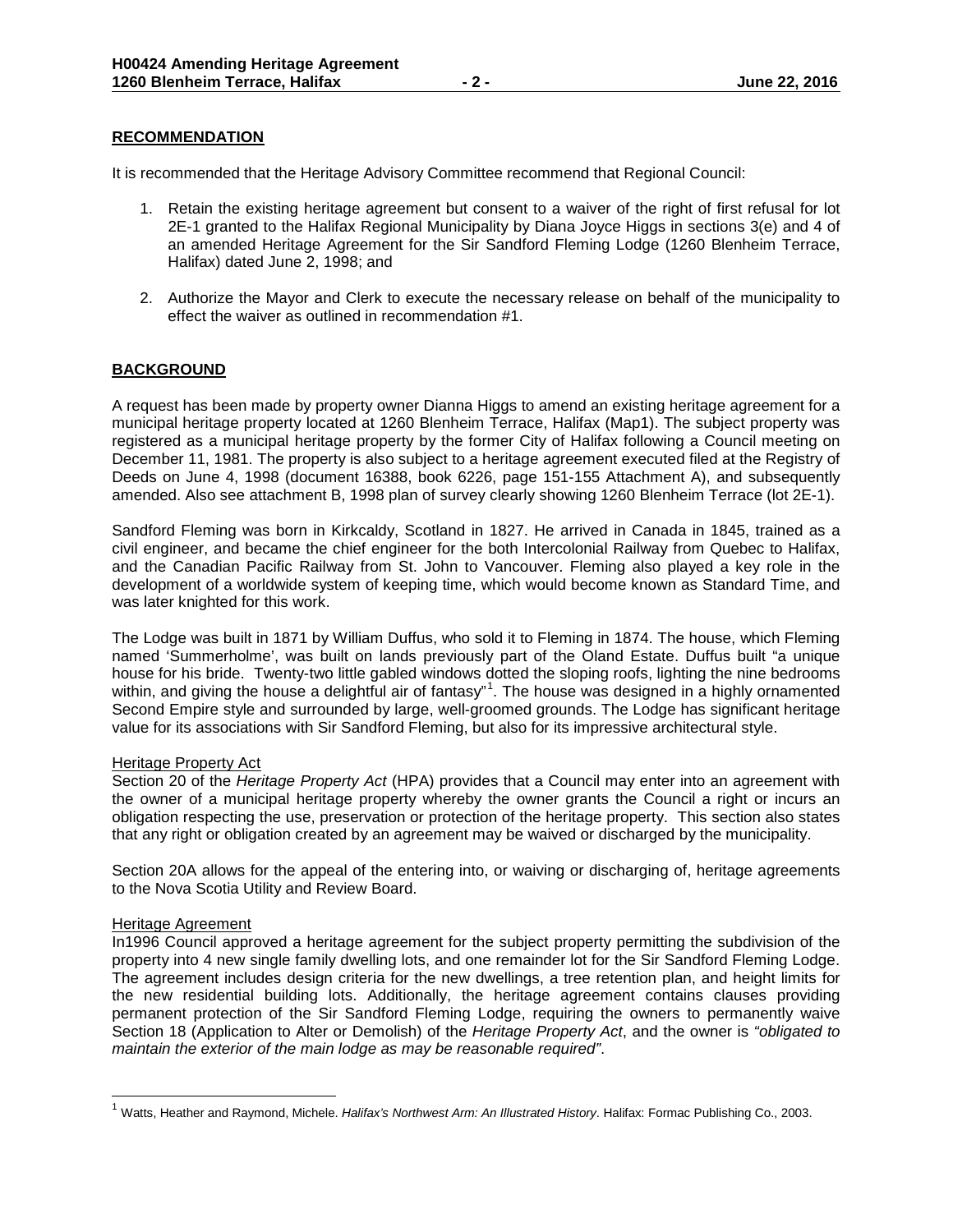Subsequently, three amending agreements were approved by Regional Council. These amendments permitted the reconfiguration and number of new single family dwellings resulting in 5 new single family dwelling lots and one remainder for the heritage building. In addition to permitting the subdivision of the land, the agreement required the municipality to de-register each of the single family lots once they had been built upon: on February 24, 2015, Regional Council approved the de-registration of the last of the new single family lots.

#### **DISCUSSION**

The subject heritage property is approximately 1 acre is size, and has access to Thornvale Avenue to the north and to Blenheim Terrace (deeded access) to the south. The property is zoned R-1 (Single Family Zone) under the Halifax Peninsula Land Use Bylaw. Current photographs of the property can be found in Attachment C of this report.

The existing heritage agreement allowed for appropriate redevelopment/subdivision of the property, and it continues to provide significant protections to the heritage property. The agreement contains provisions which require regular maintenance of the Lodge, restrict any further subdivision of the property, and require that the owners "completely and unconditionally" waive their rights to section 18 of the *Heritage Property Act* regulating demolition and substantial alteration the property without Council's approval (Attachment A).

The agreement also gives HRM a right of first refusal on any sale of lot 2E-1 (Attachment B), the Sir Sanford Fleming Lodge. The owner believes that this right of first refusal for any sale of the property is having a negative impact on the saleability of the property, and has therefore requested that HRM waive its right of first refusal. The relevant sections of the agreement are:

Section 3(e) states:

*The Developer agrees that the Halifax Regional Municipality has the right of first refusal, on any sale of lot 2E-1, which includes the Historic Sir Sandford Fleming Lodge, as described in Schedule "A" forming part of this Agreement.*

Section 4 states:

*In further consideration of the approval contained in clause 3(e) hereof, the Developer covenants and agrees with the Region as follows:*

- *(a) If the Developer receives a bona fide offer to purchase that part of the property shown in Schedule "A" as Lot 2E-1 or any part thereof which includes the Historic Sir Sandford Fleming Lodge (hereinafter referred to as the "Purchase Offer") the Developer agrees to first offer the*  lands for sale to the Region on the same terms and conditions as are contained in the *purchase offer*.
- *(b) The offer to sell the lands to the Region shall be communicated to the Region in writing and shall be irrevocable until midnight of the fifteenth day following the delivery of the same to the Region…and if not accepted by that time, the offer to sell shall be null and void and the Developer shall in that event be free to accept the Purchase Offer.*

The heritage agreement provides significant protection to the heritage property, and therefore a full discharge of the agreement is not warranted. It is unclear the reason for the inclusion of the sections of the agreement listed above providing the municipality the right to purchase the Sir Sandford Fleming Lodge. Based on information in the heritage file, it appears that a substantial alteration, heritage agreement and de-registration were all presented to the property owners in 1991. A heritage agreement was suggested as a mechanism for future changes to the property which would respect the City's heritage policies and procedures, that would be developed jointly by the property owner and the City.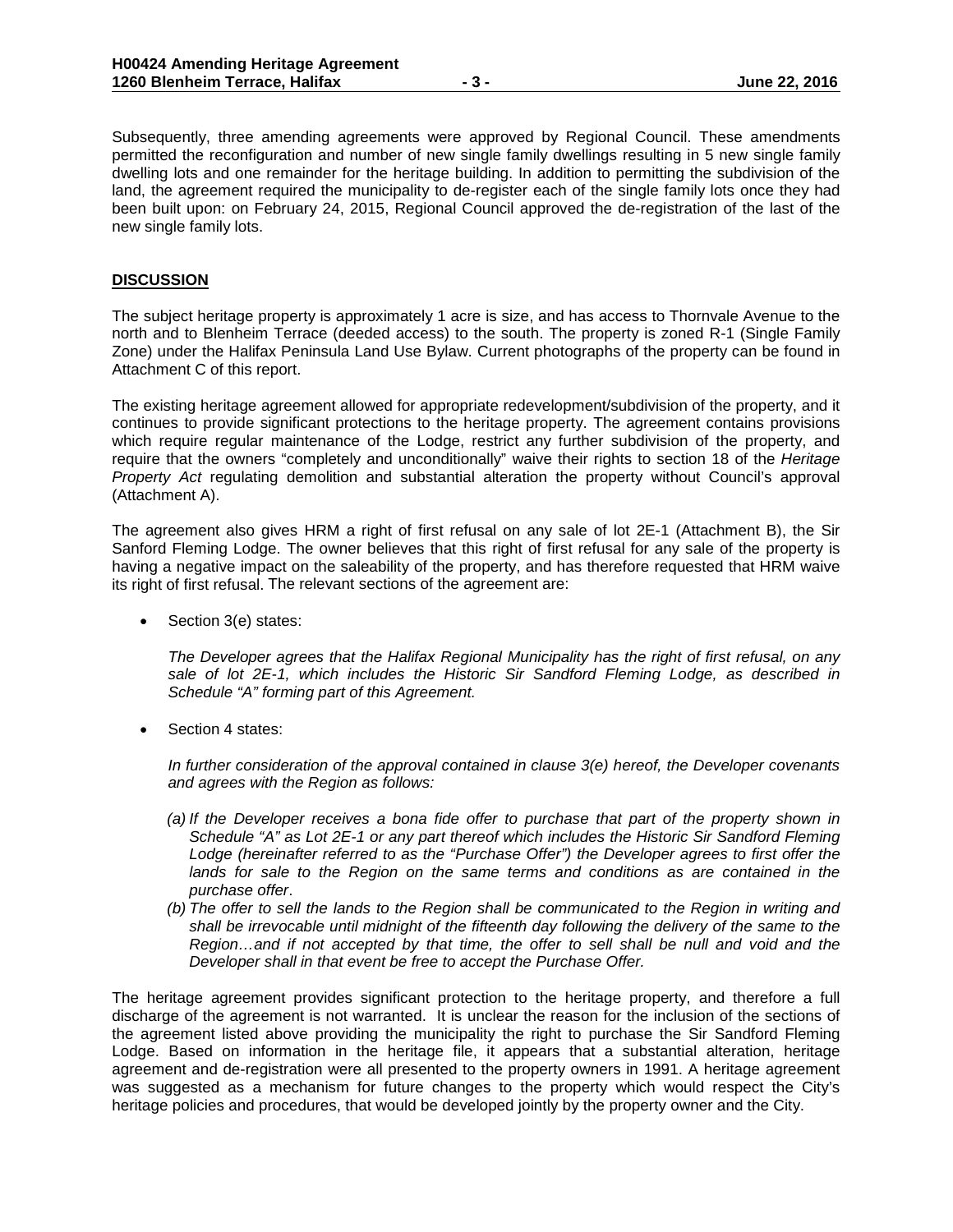The 2016 (residential taxable) assessed value of the property is \$1,593,400 and the property was recently listed for sale in early 2016 for \$1,695,000. Other typical property acquisition costs HRM would assume are outlined in the table below:

| <b>Cost Description</b>                 | <b>Amount</b>        |
|-----------------------------------------|----------------------|
| Purchase Price for the property         | \$1,695,000          |
| Deed Transfer Tax (1.5% Purchase Price) | <b>HRM</b> is Exempt |
| Demolition (Approximate)                | N.A.                 |
| Deed Registration                       | \$100                |
| Due Diligence/Administrative*           | \$15,000             |
| Subtotal                                | \$1,710,100          |
| 5% Contingency                          | \$95,505             |
| <b>Total</b>                            | \$1,805,605          |

Due diligence could include, but not limited to, building assessment, environmental site assessment, Legal fees. The right of first refusal requires the Region to respond to the purchase offer within fifteen days of receipt. This presents practical challenges within the municipality's current administrative processes, as presenting any such offer to Council within that time frame could be difficult without calling a special meeting of Council.

There is presently no formal internal process set up to determine if there is a strategic need for acquisition of the property; therefore, staff have utilized a technical review committee set up under Administrative Order 50 (Disposal of Surplus Real Property) to provide preliminary comments regarding departmental needs. Contact with HRM departments included: Transportation & Public Works (Right of Way Services and Municipal Operations), Finance (Grants and Contributions), Planning & Development (Planning and Development Approvals), Transit, Parks and Recreation, and Police. None of these departments have raised any potential rational for property acquisition.

In conclusion, it is heritage staff's opinion that the protection of the heritage values of the Sir Sandford Fleming Lodge will not be affected by removing the sections of the existing heritage agreement providing the municipality the right of first refusal. The property will remain a registered heritage property, and the heritage agreement will remain in effect. Should the property change ownership the remaining clauses in the agreement will continue to provide adequate protection to the heritage property. Heritage staff support the request for Council to waive its right of first refusal and recommend approval.

## **FINANCIAL IMPLICATIONS**

The HRM costs associated with advertising and processing this application can be accommodated within the approved 2016/17 operating budget for C002 Urban Design.

## **COMMUNITY ENGAGEMENT**

The Heritage Property Act provides for appeals to the Nova Scotia Utility and Review Board when entering into, or waiving/discharging of a right or condition in a heritage agreement. This level of community engagement is consistent with the intent of the HRM Community Engagement Strategy.

## **ALTERNATIVES**

1. The Heritage Advisory Committee may recommend that Council refuse the request to waive the right of first refusal for 1260 Blenheim Terrace as outlined in this report.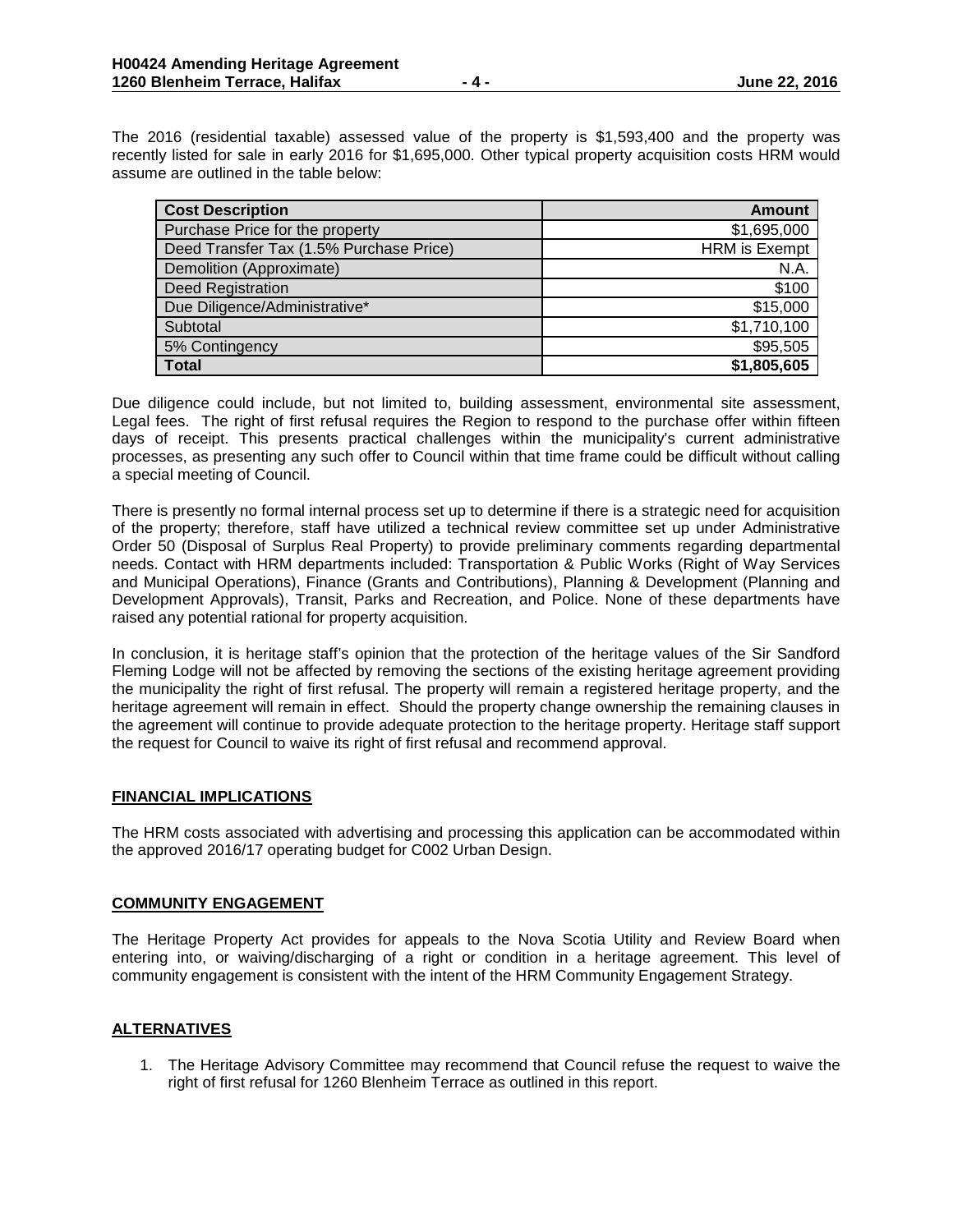- 2. The Heritage Advisory Committee may recommend that Council direct staff to negotiate a purchase price for the Sir Sandford Fleming Lodge and return to Council with a Corporate Real Estate report. This is not the recommended course of action.
- 3. The Heritage Advisory Committee may recommend that Council request an additional staff report to provide further information that may be necessary to properly advise on a potential acquisition of 1260 Blenheim Terrace. This is not the recommended course of action.

## **ATTACHMENTS**

Map 1: Location Map Attachment A: 1998 Heritage Agreement Attachment B: 1998 Plan of Survey creating lots 2A-1, 2B-1, 2E-1, 2E-2 and 2E3 Attachment C: Current Photos

A copy of this report can be obtained online at http://www.halifax.ca/commcoun/index.php then choose the appropriate Community Council and meeting date, or by contacting the Office of the Municipal Clerk at 490-4210, or Fax 490-4208.

\_\_\_\_\_\_\_\_\_\_\_\_\_\_\_\_\_\_\_\_\_\_\_\_\_\_\_\_\_\_\_\_\_\_\_\_\_\_\_\_\_\_\_\_\_\_\_\_\_\_\_\_\_\_\_\_\_\_\_\_\_\_\_\_\_\_\_\_\_\_\_\_\_\_

Report Prepared by: Maggie Holm, Heritage Planner, 490-4419

Report Approved by: Jacob Ritchie, Urban Design Program Manager, 490-5610  $\overline{\phantom{a}}$  ,  $\overline{\phantom{a}}$  ,  $\overline{\phantom{a}}$  ,  $\overline{\phantom{a}}$  ,  $\overline{\phantom{a}}$  ,  $\overline{\phantom{a}}$  ,  $\overline{\phantom{a}}$  ,  $\overline{\phantom{a}}$  ,  $\overline{\phantom{a}}$  ,  $\overline{\phantom{a}}$  ,  $\overline{\phantom{a}}$  ,  $\overline{\phantom{a}}$  ,  $\overline{\phantom{a}}$  ,  $\overline{\phantom{a}}$  ,  $\overline{\phantom{a}}$  ,  $\overline{\phantom{a}}$ Original Signed by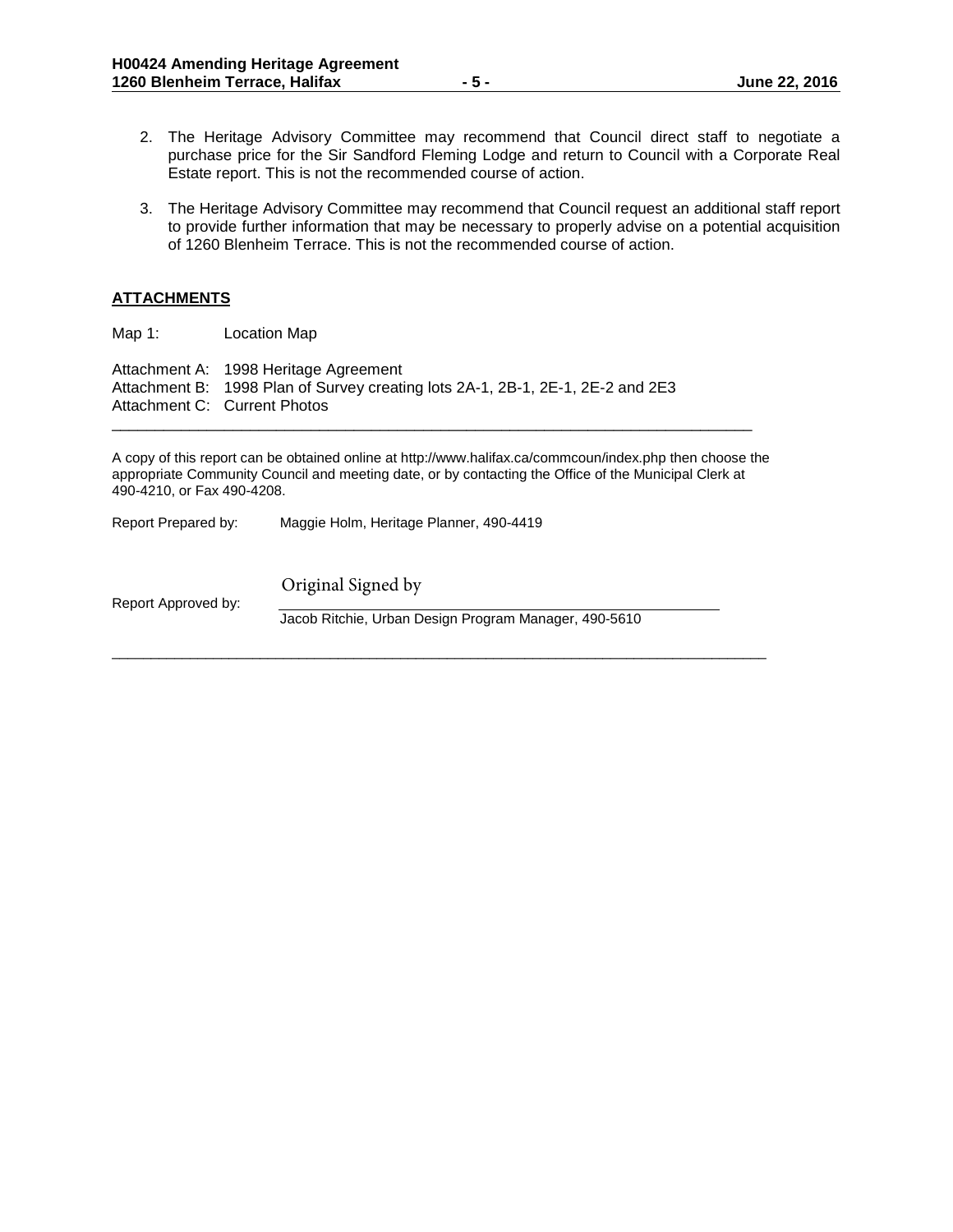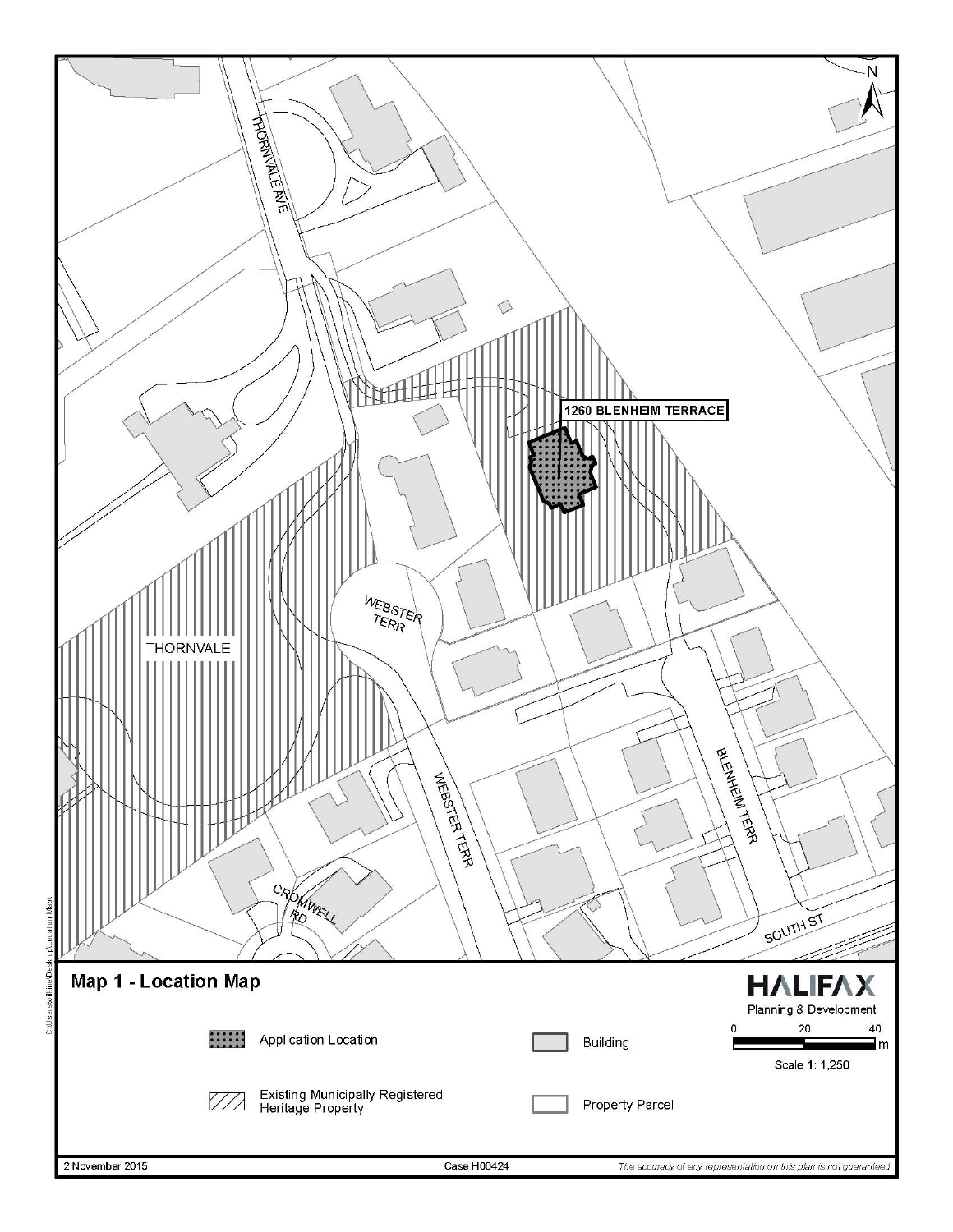**THIS AGREE** 



#### **BETWEEN**

DIANA JOYCE HIGGS of Halifax, in the County of Halifax and Province of Nova Scotia (herein referred to as the "Developer")

151

and

HALIFAX REGIONAL MUNICIPALITY, a municipal body corporate (herein referred to as the "Region")

# **ROVED**

**Municipal Solisite** 

WHEREAS the Developer is the registered owner of a property situated at civic number 1260 Blenheim Terrace located in the community of Halifax, (the Historic Sir Sandford Fleming Lodge), (herein referred to as the "property");

AND WHEREAS the property is registered as a municipal heritage property pursuant to the Heritage Property Act, R.S.N.S. 1989, c.199;

AND WHEREAS the Developer has an as-of-right potential under the Land Use By-law to legally subdivide the registered historic property into six single family lots;

AND WHEREAS the Developer wishes to substantially alter the property at a later date, by constructing five new single family dwellings;

AND WHEREAS any such alteration to the existing property requires the approval of the Council of the Region pursuant to Section 17 of the Heritage Property Act;

AND WHEREAS the Region may enter into an Agreement with the owner of a registered municipal heritage property whereby the owner may grant to the Region specified rights or incur specified obligations respecting the use, preservation or protection of the heritage property pursuant to Section 20 of the said Act;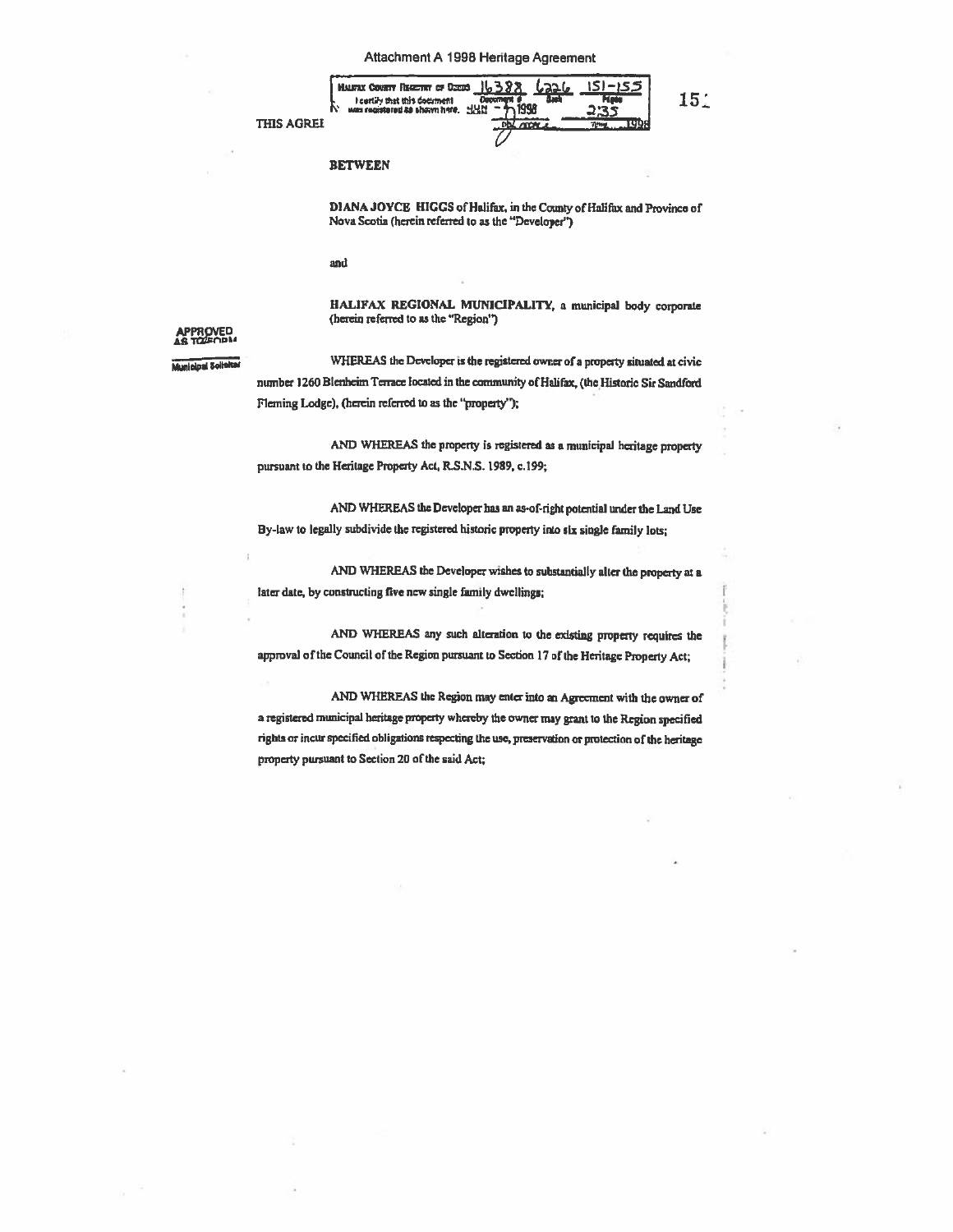15:

1.

AND WHEREAS after receiving <sup>a</sup> written repor<sup>t</sup> and recommendation from the Heritage Advisory Committee, the Council of the Region by resolution adopted the 26th day of May 1998. approve<sup>d</sup> the propose<sup>d</sup> alterations to the property and the entering into this Agreement by the Region;

NOW THEREFORE in consideration of the premises and of the mutual agreements and covenants herein contained the parties hereto agree as follows:

- The Region approves the application of the Developer to substantially alter the property by legally subdividing the property into six single family lots, for the purpose of constructing five new single family dwellings and protecting the historic Sir Sanford Fleming Lodge, provided that:
	- (a) any and all such alterations ate generally in keeping with the Victorian styles of architecture found in Halifax, particularly those compatible with the historic Sir Sandford Fleming Lodge, more specifically described in the attached Design Guidelines, attached hereto as Schedule "C", forming part of this Agreement:
	- (b) natural vegetation and mature trees are retained in accordance with the Plot Plan dated August 1, 1996 attached hereto as Schedule "B", forming part of this Agreement;
	- (c) the dwellings located on Lots  $2A-1$ ,  $2B-1$ ,  $2CD$  are constructed with basement and first floor elevations that reflect the existing grades shown on the  $P_{10}P_{10}$ dated August 1, 1996 attached hereto as Schedule "B". forming part of this Agreement;
	- (d) the dwellings located on Lots 2A-1, 2B-1, 2CD are constructed with a maximum dwelling height to the ridge of the roof that is within 10% of an elevation of 110 feet above sea level;

2. The Region shall de-regista each of the five single family lots described as Lots 2A-l, 2B-1, 2-CD, 2-E2 and 2E-3 in the Attached Schedule "A" (individually the "Lot") as a Hentage Property upon completion of each of the following;

- (a) execution of this Agreement by the developer;
- (b) approva<sup>l</sup> by the Region of the design of each individual house;
- (c) issuance of a building permit in respect of the respective Lot; and
- (d) construction of <sup>a</sup> home on the respective Lot to roof-tight condition (the intent being that the interior of the home, landscaping, decks and balconies need not be complete).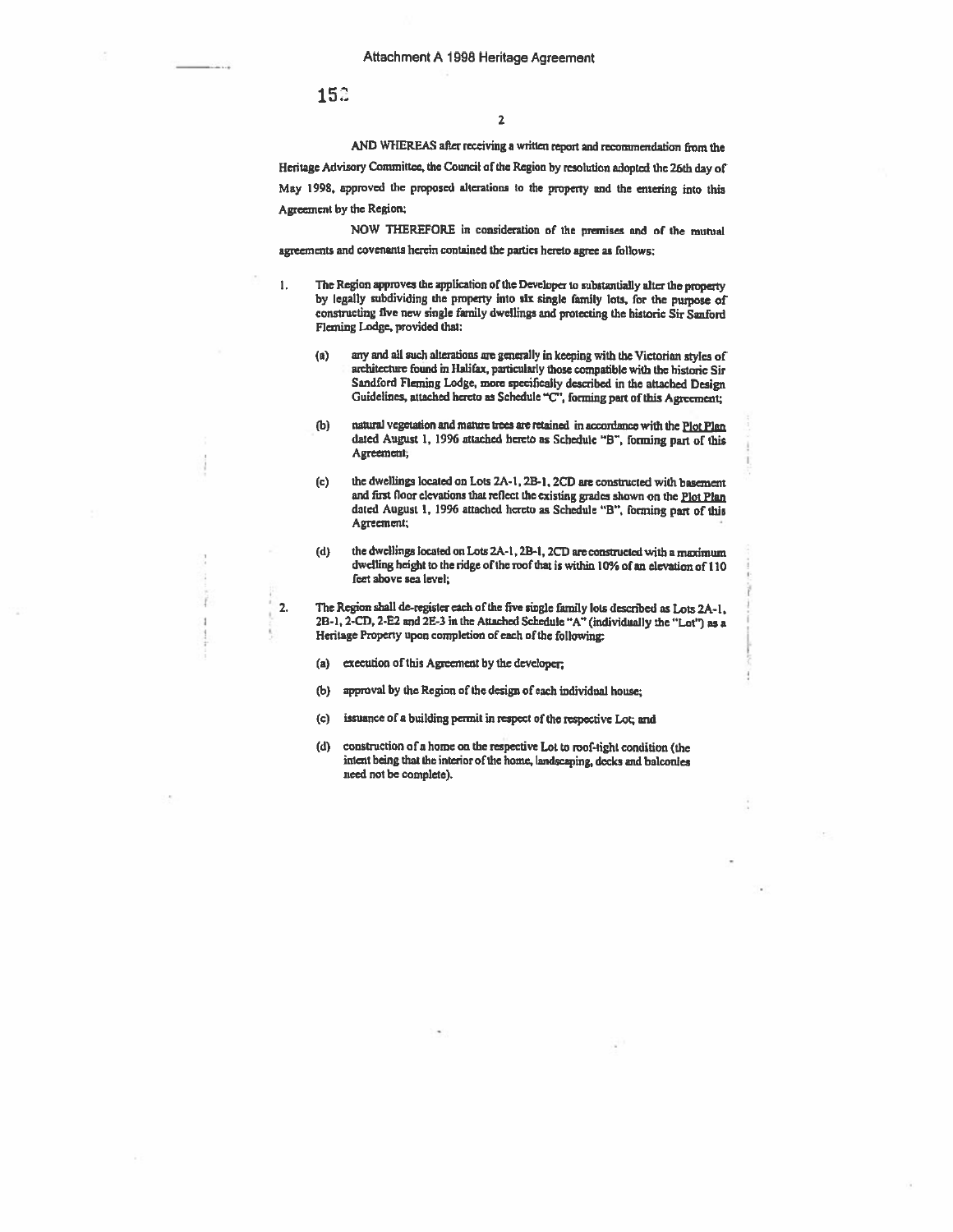- 3. In consideration of the approval contained in Clause <sup>I</sup> hereof, the Developer covenants and agrees with the Region as follows:
	- (a) The alterations to the property are restricted to the development envelopes within lots 2A-1, 2B-1, 2CD, 2E-2 and 2E-3 described in the attached Schedule "A"; the Tree Retention Plan attached hereto as Schedule "B"; and the Design Guidelines attached hereto as Schedule "C", forming part of this Agreement.
	- (b) That the owner be obligated to maintain the exterior of the main lodge as may be reasonably necessary, through consultation with the municipality and the Heritage Advisory Committee.
	- (c) Fully understanding the rights of the owner of the property pursuant to Section <sup>18</sup> of the Heritage Property Act, the Developer agrees to completely and unconditionally waive these rights, in order to retain and protect thc "historic property" unless and until this Agreement is discharged by the Region.
	- (d) That the 'historic properly" will be considered to be Lot 25-I and include the main lodge itself and a surrounding area of not less than 43,560 square feet (one acre) be protected under the Heritage Property Act as described in Schedule "A", forming part of this Agreement;
	- (e) The Developer agrees that the Halifax Regional Municipality has the right of Inst refusal, on any sale of lot 2E-1, which includes the Historic Sir Sandford Fleming Lodge, as described in Schedule "A", forming part of this Agreement.
- 4. In further consideration of the approval contained in Clause 3(e) hereof, the Developer covenants and agrees with the Region as follows:
	- (a) If the Developer receives <sup>a</sup> bona tide offer to purchase that pert of the property shown in Schedule "A" as Lot 2E.l or any par<sup>t</sup> thereof which includes the Historic Sir Sandford Fleming Lodge (hereinafter referred to as the "Purchase Offer") the Developer agrees to first offer the lands for sale to the Region on the same terms and conditions as are contained in the purchase offer.
	- (b) The offer to sell the lands to the Region shall be communicated to the Region in writing and shall be irrevocable until midnight of the fifteenth day following the delivery of the same to the Region not including the d accepted by that time, the offer io sell shall be null and void and the Developer shall in that event be free to accept the Purchase Offer.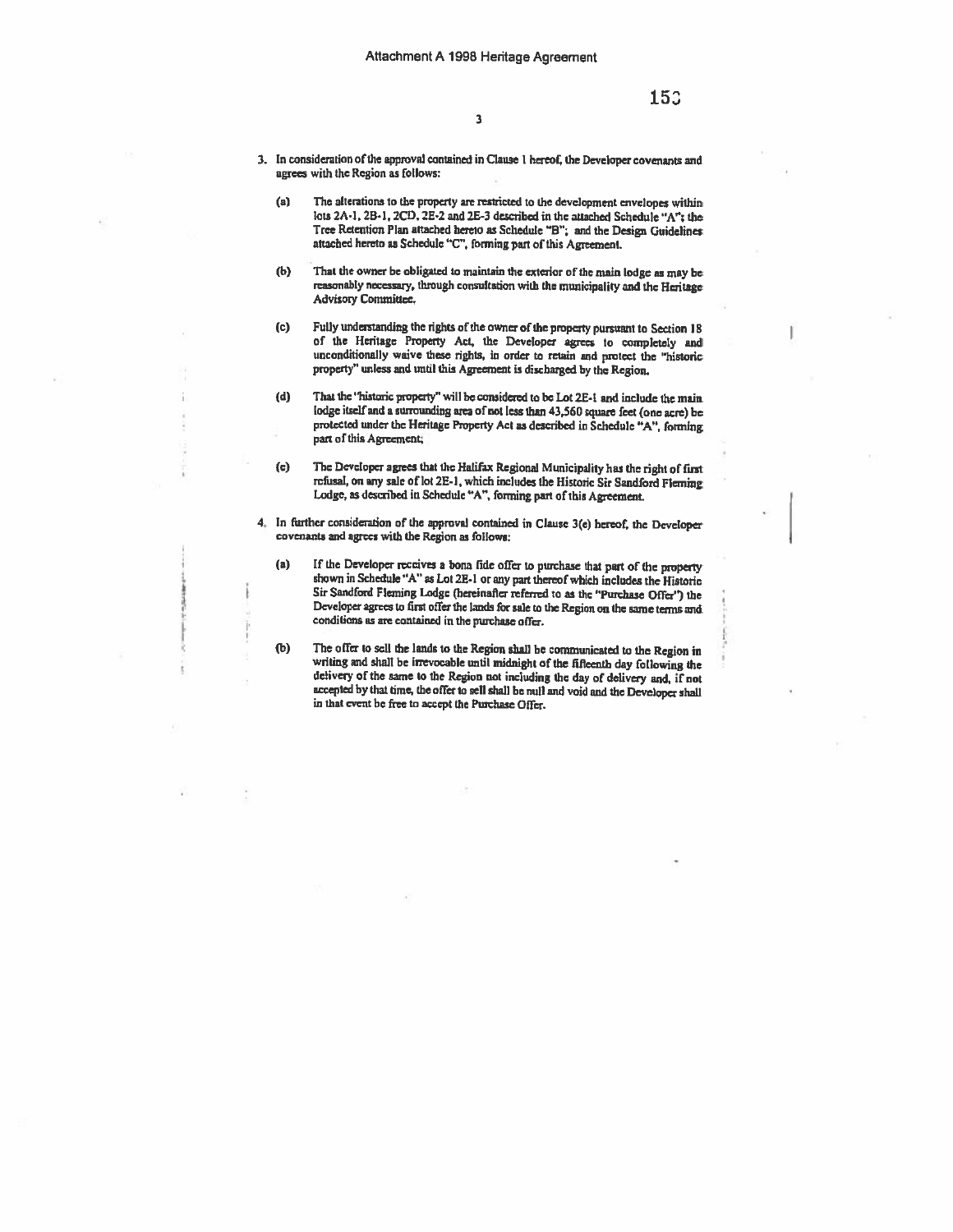$154$ 

 $\frac{1}{2}$  and  $\frac{1}{2}$ 

4

- 5. Any notices which may be given under the provisions of this Agreement shall be sufficiently <sup>g</sup>iven if mailed by registered, or certified, mail postage prcpaid:
	- (a) in the case of the Region, addressed to:

Municipal Clerk P.O. Box 1749 Halifax, Nova Scotia B33 3A5

(b) in the case of the Developer, addressed to:

Diana Joyce Higgs 1260 Blenheim Terrace Halifax, Nova Scotia

or to such other address as either party may notify the other in writing.

- 6. The Region acknowledges that the Developer or a subsequent owner may, from time to time, apply to the Region to have this Agitesnent or any provision hereof altered or waived as many be reasonable in the circumstances, and the Region shall give reasonable consideration to such application.
- 7. This Agreement shall be binding upon the parties thereto, their successors and assigns, and in the esse of the Developer, the owner or ownes from lime to time of the property.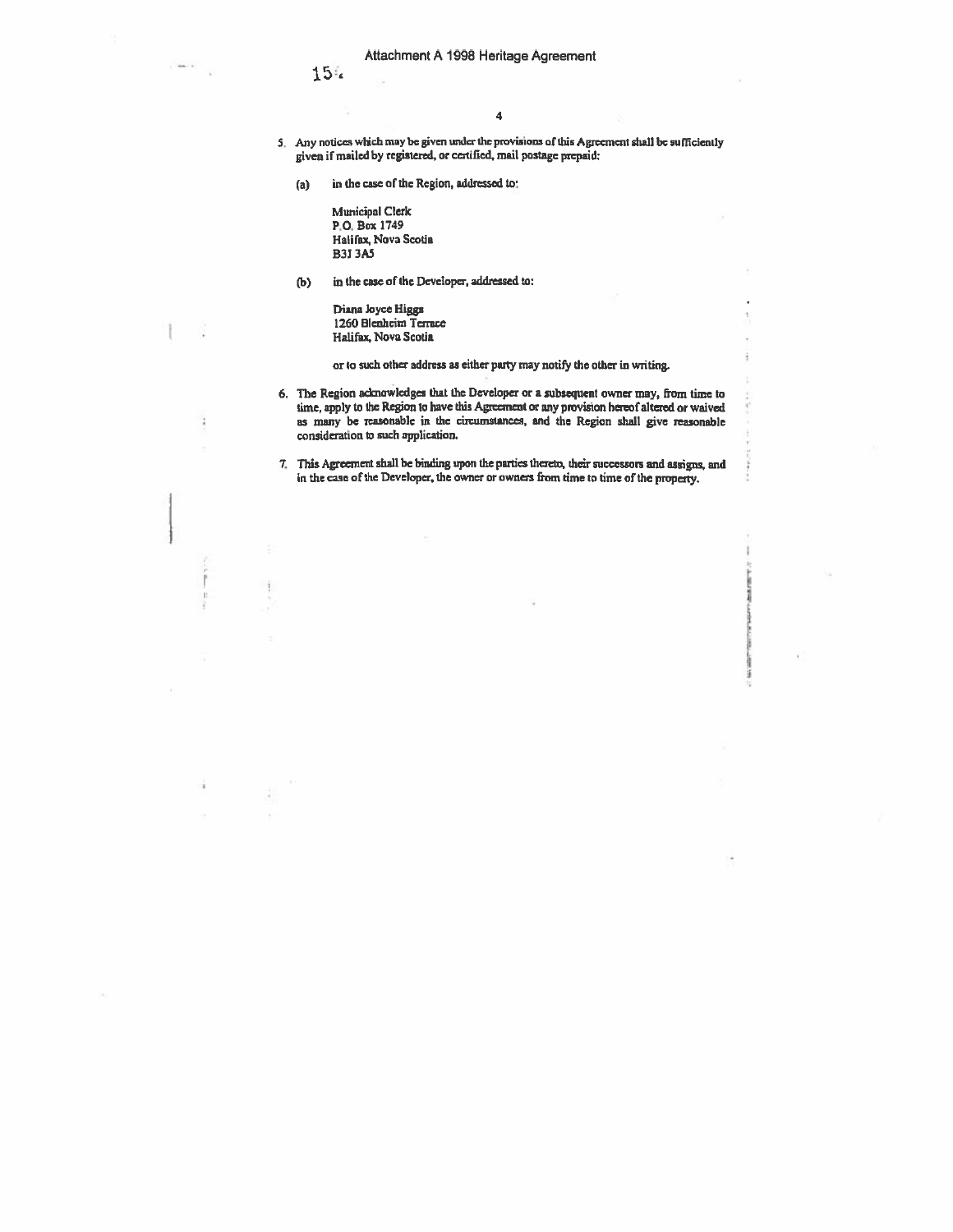IN WITNESS WHEREOF the parties hereto have executed this Agreement the day and year first above written.

Ś

SIGNED, SEALED AND DELIVERED Diana Higgs 77 ١ Mayor Municipal Clerk:

PROVINCE OF NOVA SCOTIA HALIFAX REGIONAL MUNICIPALITY

ON THIS  $\mathcal{Z}^{\mathcal{M}}$  day of  $J^2$   $N$ A.D., 1998, before me, the subscriber a subscribing witness to the foregoing Agreement, who having been by me duly sworn, made oath and said that the De ANA HIEGS. \_\_\_\_\_\_\_\_\_\_, one of the parties thereto, signed, sealed and delivered the same in his/her presence.

> A Commissioner of the Supreme Court of Nova Scotia

ROVINCE OF NOVA SCOTIA HALIFAX REGIONAL MUNICIPALITY

HARRY D. THOMPSON, O.C.

ON THIS  $3$  day of  $\overline{3}$ A.D., 1998, personally came and appeared before me, the subscribing witness to the foregoing Indenture, who having been by me duly sworn made oath and said that the Halifax Regional Municipality, by its officer, Mayor Walter Fitzgerald and Vi Carmichael, Clerk, signed, sealed and delivered the same in his/her presence.

 $\begin{minipage}{.4\linewidth} \begin{tabular}{l} \textbf{J/N} & \textbf{J/N} & \textbf{J} & \textbf{J} & \textbf{N} & \textbf{N} \\ \textbf{A Commulation of this Suppose} \\ \textbf{C} & \textbf{G} & \textbf{M} & \textbf{M} \\ \end{tabular}$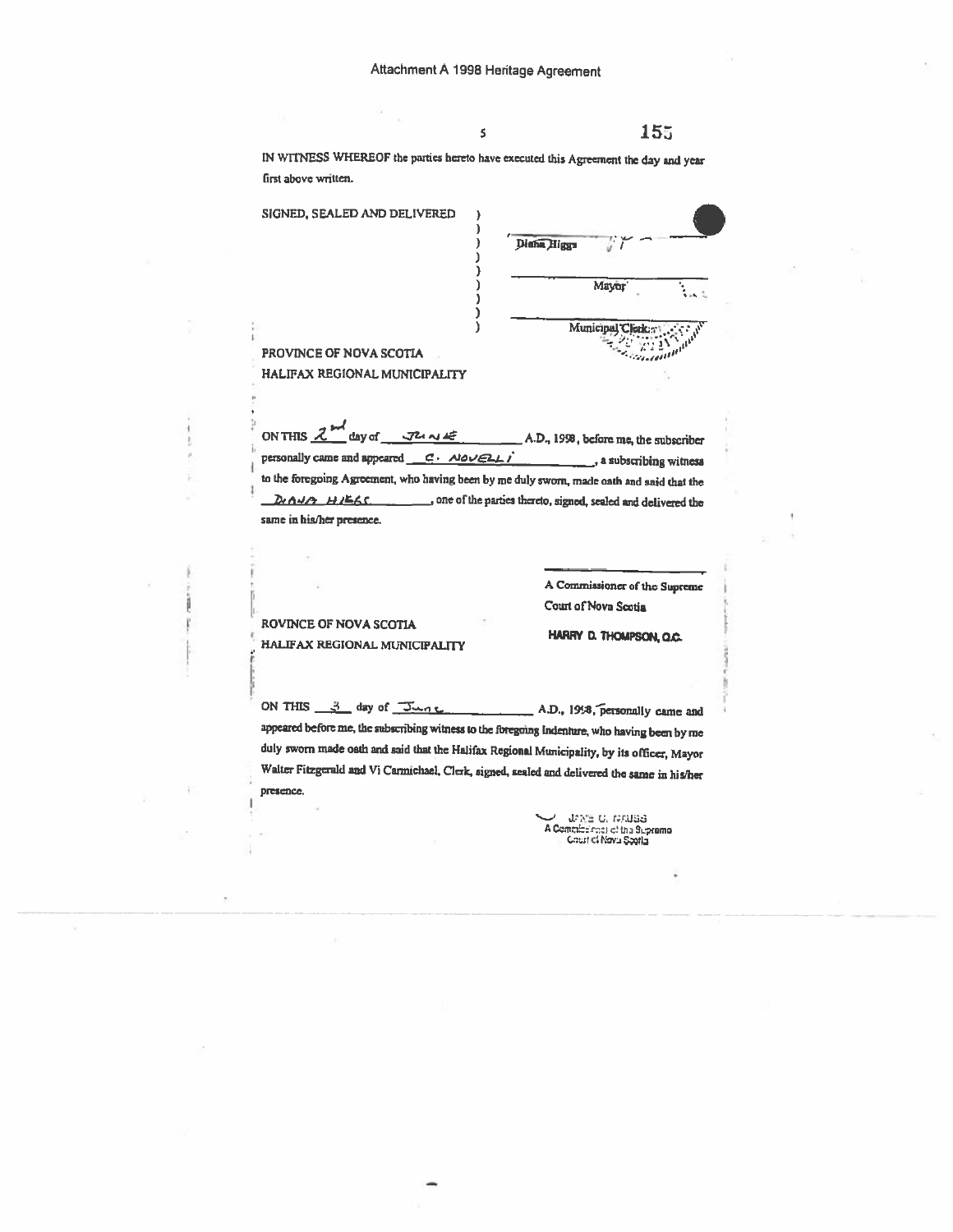

Attachment B: 1998 Plan of Survey

 $\overline{3}0X$ 32479